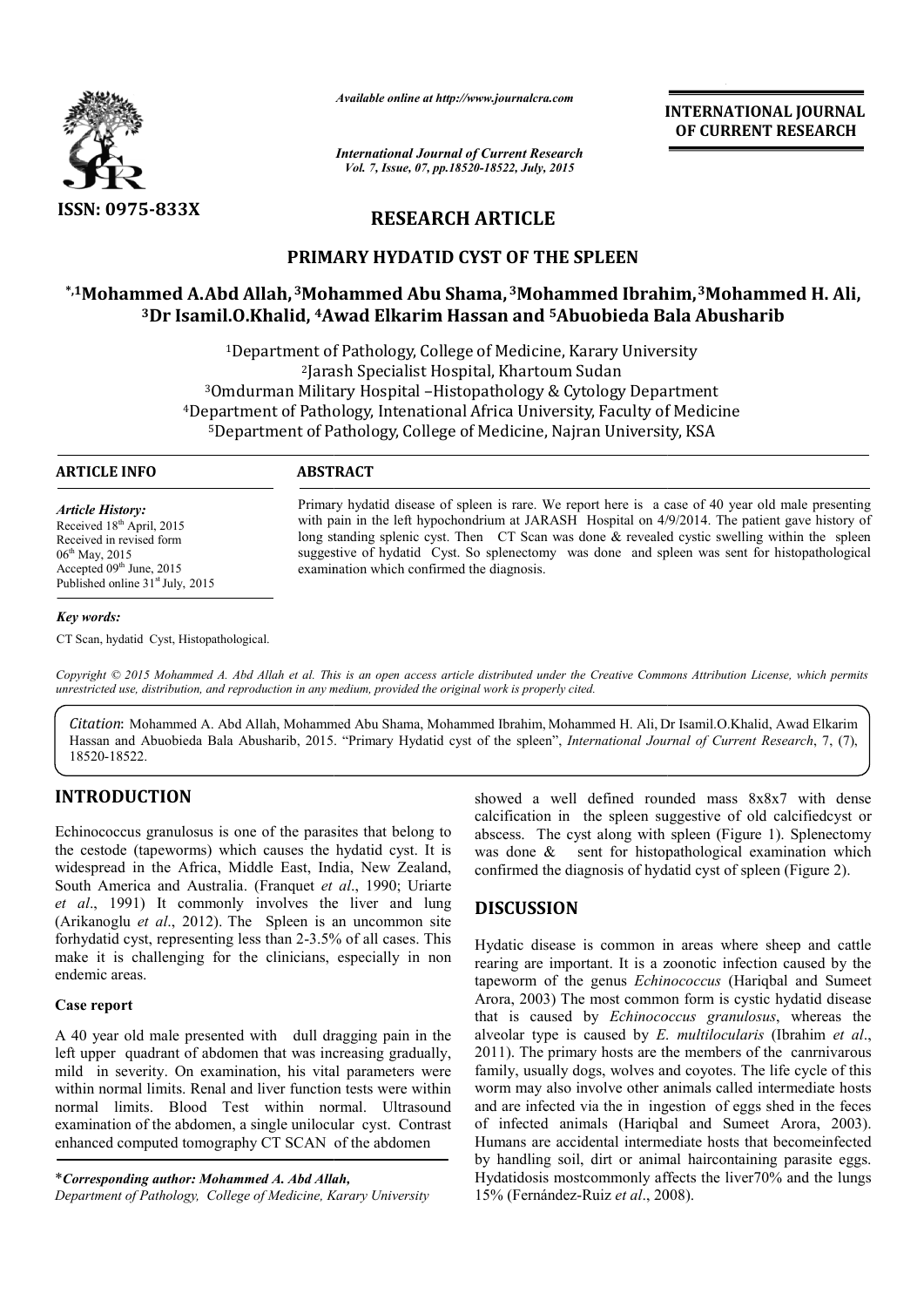Practically no organ is immune toinfestation by hydatid disease. (Bhobhate *et al*., 1984) The rare sites include spleen, thyroid, gall bladder, centralnervous system, kidney, psoas sheet, retroperitoneal region, orbit, cervix, and adductor longus muscle.







**Figure 1.**

Primary and isolated involvement of spleen, as in our case, is rare. It has a frequency of 0.5 - 4% within abdominal hydatid disease (Fernández-Ruiz *et al*., 2008). Splenic hydatid cysts are generally asymptomatic. Diagnosis is usually made accidentally for unrelated complaints.

When the cyst grows in size, it gives painful mass in the left upper abdomen. The c linical presentations are possible like renal arterialcompression and systemic hypetension or rupture of the splenic hydatid cyst to the other organs (Pukar *et al*., 2013). Our patient wasadmitted to hospital for sensation of heaviness in her left hypochondrium. The diagnosis is suspected when a cystic lesion is seen in abdominal ultrasonography. The differentialdiagnosis for splenic hydatid cysts includes epidermoid cysts, cystic hemangiomas orlymphangiomas, splenic abscesses orhematoma (Fernández-Ruiz *et al*., 2008). Specific laboratory tests using differentserological reactions; indirect hemagglutination with sensevity 85%, complement fixation, and indirect immunofluorescence are useful fordiagnosis. immunofluorescence are Immunoelectrophoresis highlights the specific arc 5 of hydatidosis, giving nocross-reaction with other helminths butnegative serology does not exclude hydatid disease (Krassimira *et al*., 2006).

The treatment of the splenic hydatid is debated. Certain authors recommend total splenectomy while others are in favour of conservative surgery. The surgical technique depends on data of imaging and the association with other locations (Rauf Ahmad Wani *et al*., 2005). Surgical excision of the cyst remains the corner stone of curative treatment; nevertheless, good results have been reported with chemotherapy based on albendazole (Usharani *et al*., 2013). According to the WHO guidelines, preoperative administration should begin between 1 month and 4 days before surgery for albendazole and 3 months before surgery for mebendazole. WHO also recommends albendazole after surgery to reduce the risk of preoperative dissemination of hydaticscolices Splenic involvement is an uncommon manifestation of hydatid disease and should be suspected on detection of any splenic cystespecially in endemic areas of the world. Ultrasonography and computed tomographyare the most useful diagnostic tools.

## **REFERENCES**

- Arikanoglu, Z., Taskesen F, Gumus H and al 2012. " Selecting a surgical modality totreat a splenic hydatid cyst: totalsplenectomy or spleen-saving surgery?," *J Gastrointest Surg*, 16 (6), 1189-93.
- Bhobhate SK, Kedar GP, Kher AV. Incidence of hydatid disease in Vidarbha division. *Ind J Surg*., 1984; 46 : 162- 64.
- Fernández-Ruiz, M., Juan-Manuel Guerra-Vales, Ana-Belén Enguita-Valls, Juan Vila-Santos, Francisco-Javier García-Borda Carlos Morales-Gutiérrez 2008. "Splenic Santos, Francisco-Javier García-Borda, Carlos Morales-Gutiérrez (2008). "Splenichydatid cyst, a rare location of extrahepaticechinococcis : Report of six cases," *European Journal of Internal Medicine,* 19(7), 51-53.